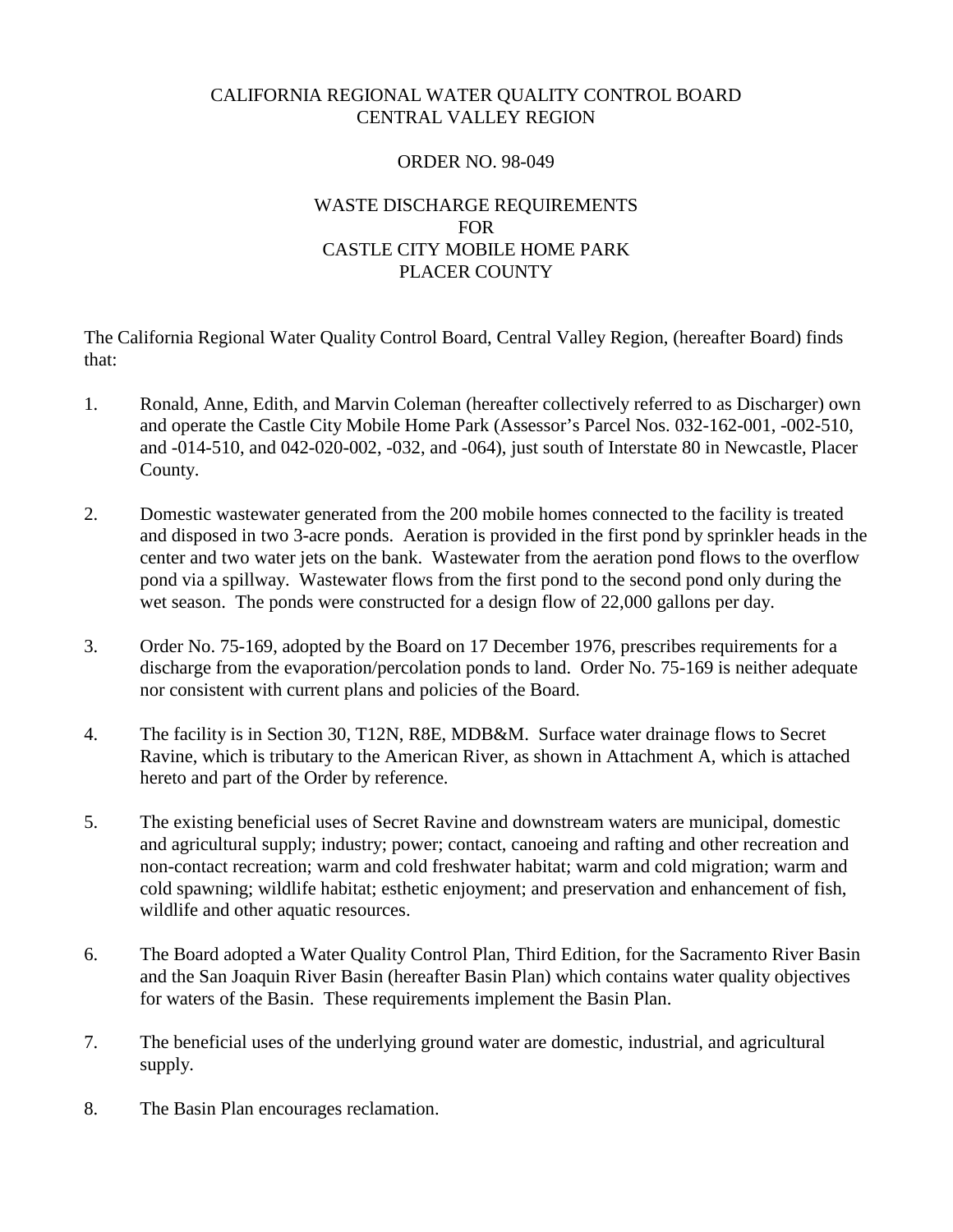- 9. The action to adopt waste discharge requirements for this facility is exempt from the provisions of the California Environmental Quality Act in accordance with Section 15301, Title 14, California Code of Regulations (CCR).
- 10. This discharge is exempt from the requirements of *Consolidated Regulations for Treatment, Storage, Processing, or Disposal of Solid Waste*, as set forth in Title 27, CCR, Division 2, Subdivision 1, Section 20005, et seq., (hereafter Title 27). The exemption, pursuant to Section 20090(b), is based on the following:
	- a. The Board is issuing waste discharge requirements,
	- b. The discharge complies with the Basin Plan, and
	- c. The wastewater does not need to be managed according to 22 CCR, Division 4.5, Chapter 11, as a hazardous waste.
- 11. The Board has notified the Discharger and interested agencies and persons of its intent to prescribe waste discharge requirements for this discharge and has provided them with an opportunity for a public hearing and an opportunity to submit their written views and recommendations.
- 12. The Board, in a public meeting, heard and considered all comments pertaining to the discharge.

**IT IS HEREBY ORDERED** that Order No. 75-169 is rescinded and Ronald, Anne, Edith, and Marvin Coleman, their agents, successors and assigns, in order to meet the provisions contained in Division 7 of the California Water Code and regulations adopted thereunder, shall comply with the following:

#### **A. Discharge Prohibitions:**

- 1. Discharge of wastes to surface waters or surface water drainage courses is prohibited.
- 2. By-pass or overflow of untreated or partially treated waste is prohibited.
- 3. Discharge of waste classified as 'hazardous,' as defined in Sections 2521(a) of Title 23, CCR, Section 2510, et seq., (hereafter Chapter 15), or 'designated,' as defined in Section 13173 of the California Water Code, is prohibited.

# **B. Discharge Specifications:**

1. The 30-day average daily dry weather discharge flow shall not exceed 22,000 gallons.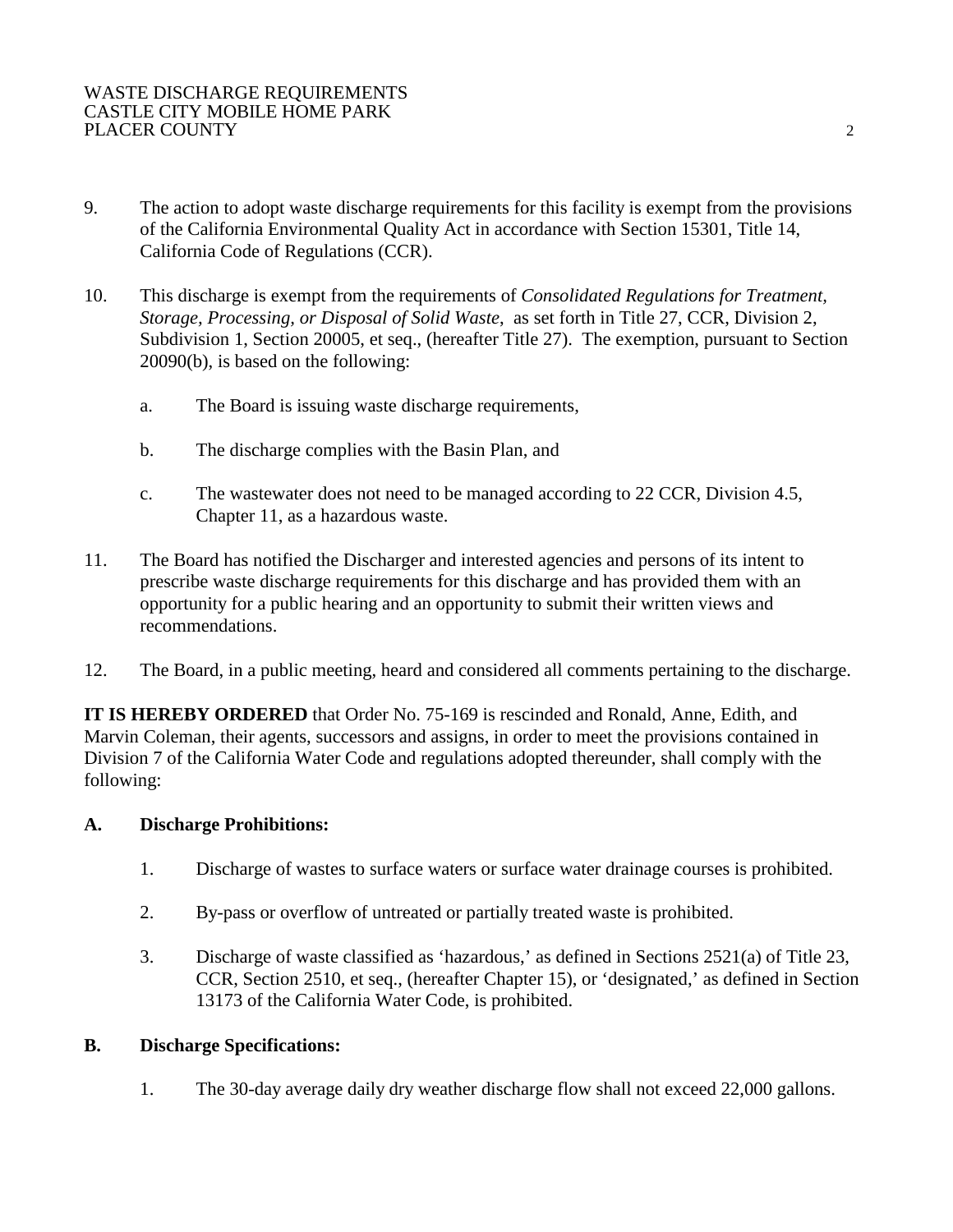- 2. Objectionable odors originating at this facility shall not be perceivable beyond the limits of the property owned by the Discharger.
- 3. As a means of discerning compliance with Discharge Specification No. 2, the dissolved oxygen content in the upper zone (one foot) of wastewater in ponds shall not be less than 1.0 mg/l.
- 4. Ponds shall not have a pH less than 6.5 or greater than 8.5.
- 5. The discharge shall not cause degradation of any water supply.
- 6. Reclaimed wastewater shall meet the criteria contained in Title 22, Division 4, California Code of Regulations (Section 60301, et seq.).
- 7. A one foot freeboard shall be maintained in the overflow pond at all times.
- 8. On or about **1 October** of each year, available pond storage capacity shall at least equal the volume necessary to comply with Discharge Specification No. 7.
- 9. The following constituent limitations shall apply to wastewater discharged to the aeration and overflow pond.

| Constituents      |      | $30$ -day<br>Units | Daily<br>Average | Maximum |
|-------------------|------|--------------------|------------------|---------|
| BOD <sup>1</sup>  |      | mg/l               | 40               | 80      |
| Settleable Solids | m1/1 |                    | በ 2              | 0.5     |

<sup>1</sup> 5-day, 20°C Biochemical Oxygen Demand

\_\_\_\_\_\_\_\_\_\_\_\_\_\_\_\_\_\_\_\_\_\_\_

- 10. The ponds shall be managed to prevent breeding of mosquitoes. In particular,
	- a. An erosion control program should assure that small coves and irregularities are not created around the perimeter of the water surface.
	- b. Weeds shall be minimized through control of water depth, harvesting, or herbicides.
	- c. Dead algae, vegetation, and debris shall not accumulate on the water surface.
- 11. Public contact with wastewater shall be precluded through such means as fences, signs, and other acceptable alternatives.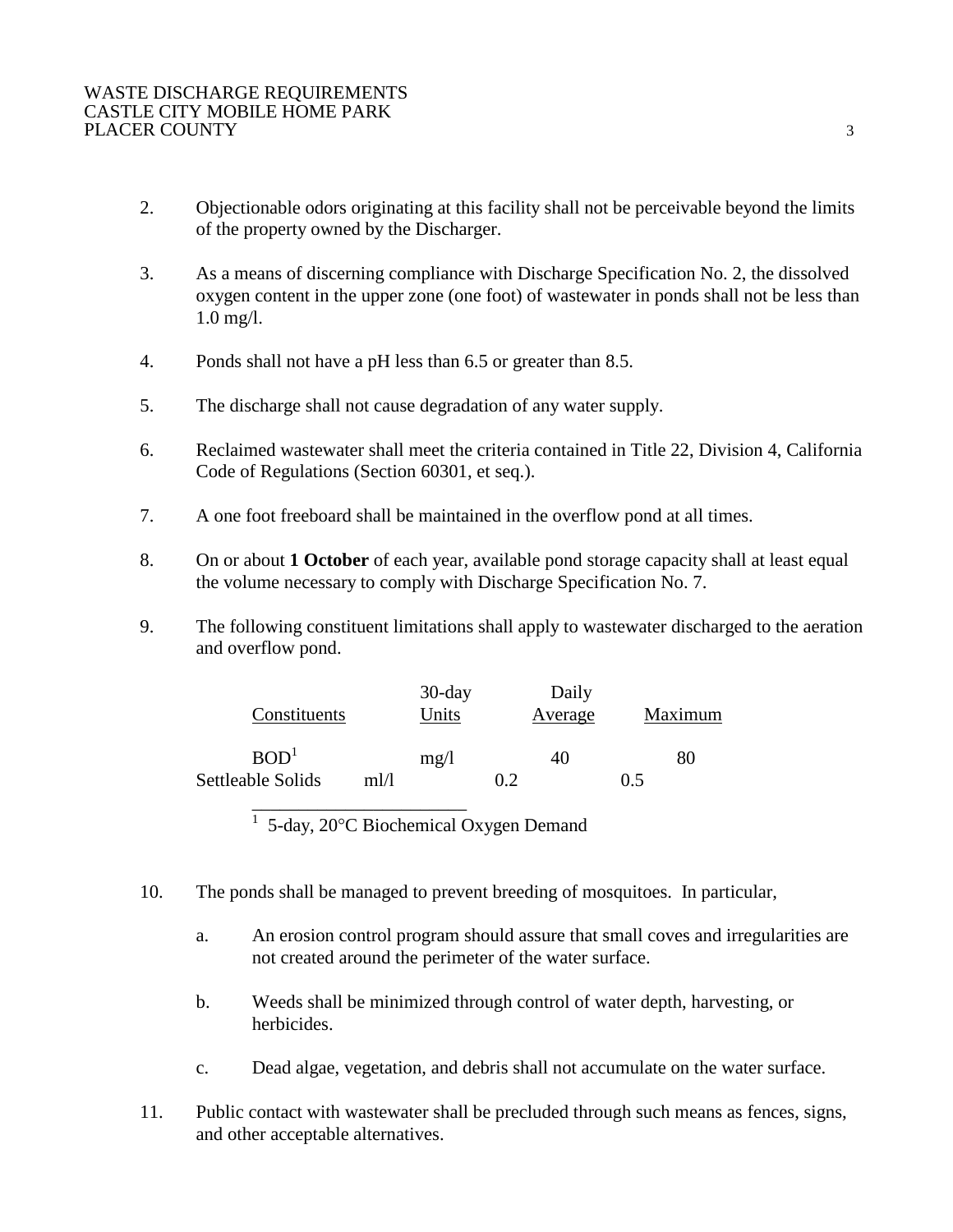#### **C. Sludge Disposal:**

- 1. Collected screenings, sludges, and other solids removed from liquid wastes shall be disposed of in a manner that is consistent with Title 27 and approved by the Executive Officer.
- 2. Any proposed change in sludge use or disposal practice from a previously approved practice shall be reported to the Executive Officer and U.S. Environmental Protection Agency Regional Administrator at least 90 days in advance of the change.
- 3. Use and disposal of sewage sludge shall comply with existing Federal and State laws and regulations, including permitting requirements and technical standards included in 40 CFR 503.

If the State Water Resources Control Board and the Regional Water Quality Control Boards are given the authority to implement regulations contained in 40 CFR 503, this Order may be reopened to incorporate appropriate time schedules and technical standards. The Discharger must comply with the standards and time schedules contained in 40 CFR 503 whether or not they have been incorporated into this Order.

#### **D. Ground Water Limitations:**

The discharge shall not cause underlying ground water to be degraded.

# **E. Provisions:**

- 1. The Discharger shall comply with the Monitoring and Reporting Program No. 98-049, which is part of this Order, and any revisions thereto as ordered by the Executive Officer.
- 2. The Discharger shall comply with all the items of the "Standard Provisions and Reporting Requirements for Waste Discharge Requirements, 1 March 1991", which are part of this Order. This attachment and its individual paragraphs are referred to as "Standard Provision(s)".
- 3. In the event of any change in control or ownership of land or waste discharge facilities described herein, the Discharger shall notify the succeeding owner or operator of the existence of this Order by letter, a copy of which shall be immediately forwarded to this office.
- 4. The Discharger shall comply with all conditions of this Order, including timely submittal of technical and monitoring reports as directed by the Executive Officer. Violations may result in enforcement action, including Regional Board or court orders requiring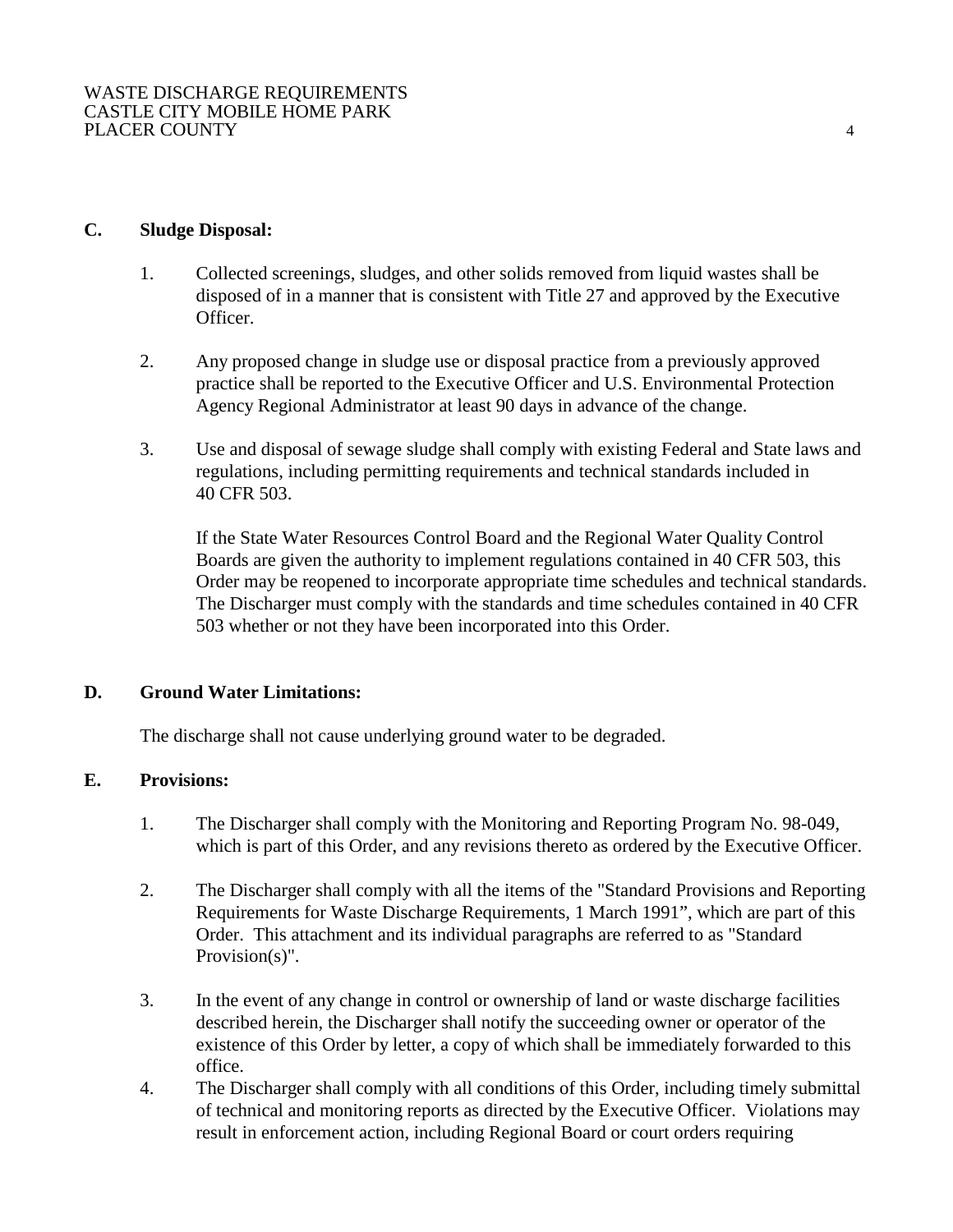corrective action or imposing civil monetary liability, or in revision or rescission of this Order.

- 5. A copy of this Order shall be kept at the discharge facility for reference by operating personnel. Key operating personnel shall be familiar with its contents.
- 6. The Board will review this Order periodically and will revise requirements when necessary.

I, GARY M. CARLTON, Executive Officer, do hereby certify the foregoing is a full, true, and correct copy of an Order adopted by the California Regional Water Quality Control Board, Central Valley Region, on 27 February 1998.

> $\frac{1}{2}$   $\frac{1}{2}$   $\frac{1}{2}$   $\frac{1}{2}$   $\frac{1}{2}$   $\frac{1}{2}$   $\frac{1}{2}$   $\frac{1}{2}$   $\frac{1}{2}$   $\frac{1}{2}$   $\frac{1}{2}$   $\frac{1}{2}$   $\frac{1}{2}$   $\frac{1}{2}$   $\frac{1}{2}$   $\frac{1}{2}$   $\frac{1}{2}$   $\frac{1}{2}$   $\frac{1}{2}$   $\frac{1}{2}$   $\frac{1}{2}$   $\frac{1}{2}$  Original signed by

> GARY M. CARLTON, Executive Officer

EAH:dlk 27 February 1998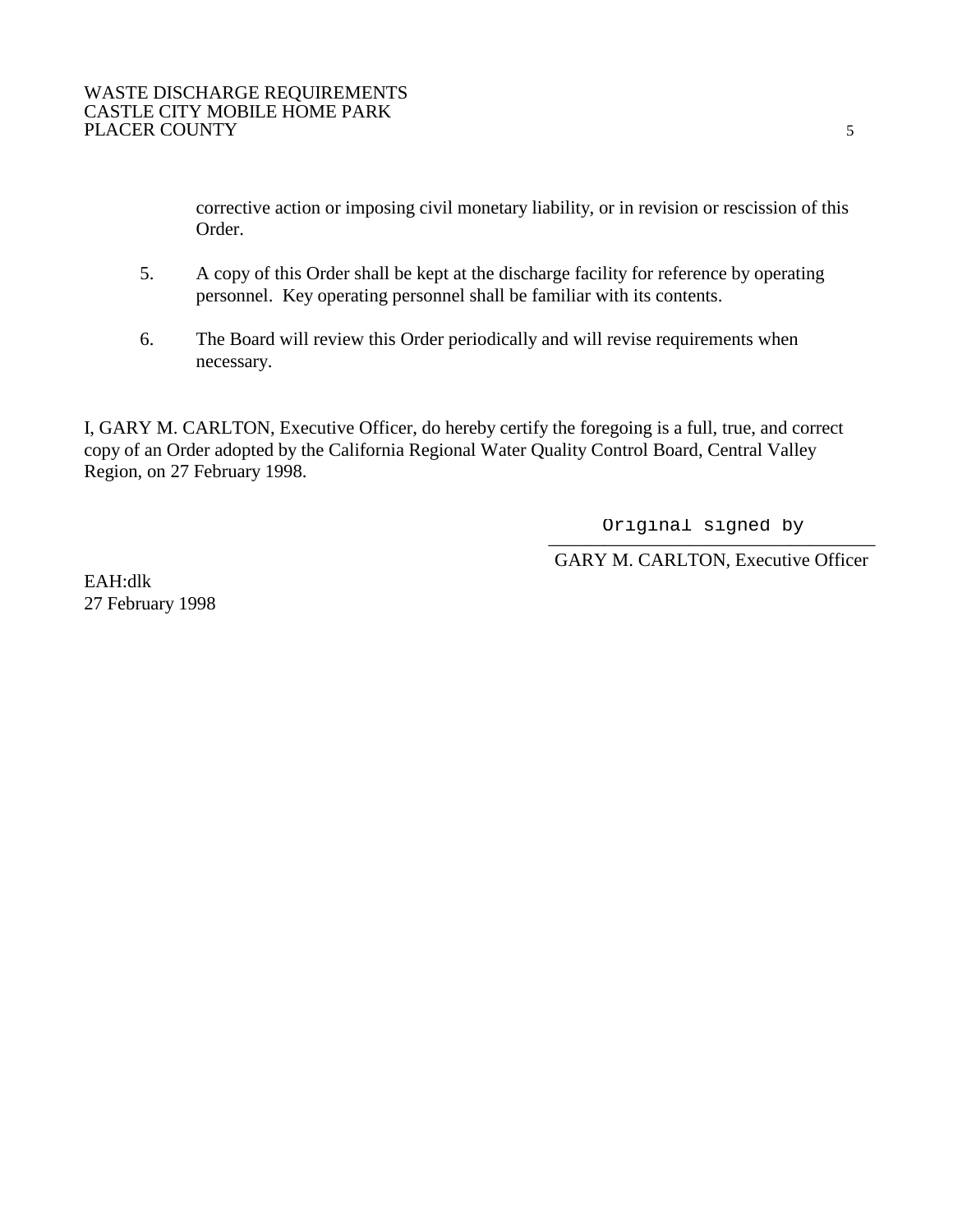## CALIFORNIA REGIONAL WATER QUALITY CONTROL BOARD CENTRAL VALLEY REGION

## MONITORING AND REPORTING PROGRAM NO. 98-049 FOR CASTLE CITY MOBILE HOME PARK PLACER COUNTY

The Discharger shall comply with the following monitoring and reporting program. Wastewater samples should be representative of the volume and nature of the discharge. Time of collection of a grab sample shall be recorded. The following aeration and overflow pond monitoring shall be conducted during the months of July, August, September and October.

## **AERATION POND MONITORING**

| Constituents                  | Units | Type of<br>Sample | Sampling<br>Frequency |
|-------------------------------|-------|-------------------|-----------------------|
| Influent                      | mgd   | cumulative        | Daily                 |
| Dissolved Oxygen              | mg/1  | Grab              | <b>Twice Monthly</b>  |
| Effluent $BOD1$               | mg/1  | Grab              | <b>Twice Monthly</b>  |
| Effluent<br>Settleable Solids | ml/l  | Grab              | <b>Twice Monthly</b>  |

<sup>1</sup> 5-day, 20°C Biochemical Oxygen Demand

# **OVERFLOW POND MONITORING**

| Constituents     | Units | Type of<br>Sample | Sampling<br>Frequency |
|------------------|-------|-------------------|-----------------------|
| Dissolved Oxygen | mp/l  | Grab              | <b>Twice Monthly</b>  |

# **POND FREEBOARD MONITORING**

The Discharger shall measure the vertical distance from the surface of wastewater in ponds to pond levees to the nearest tenth of a foot twice per month, every month.

# **ODOR MONITORING**

The Discharger shall monitor the property boundary to determine whether objectionable odors are detectable twice monthly.

# **REPORTING**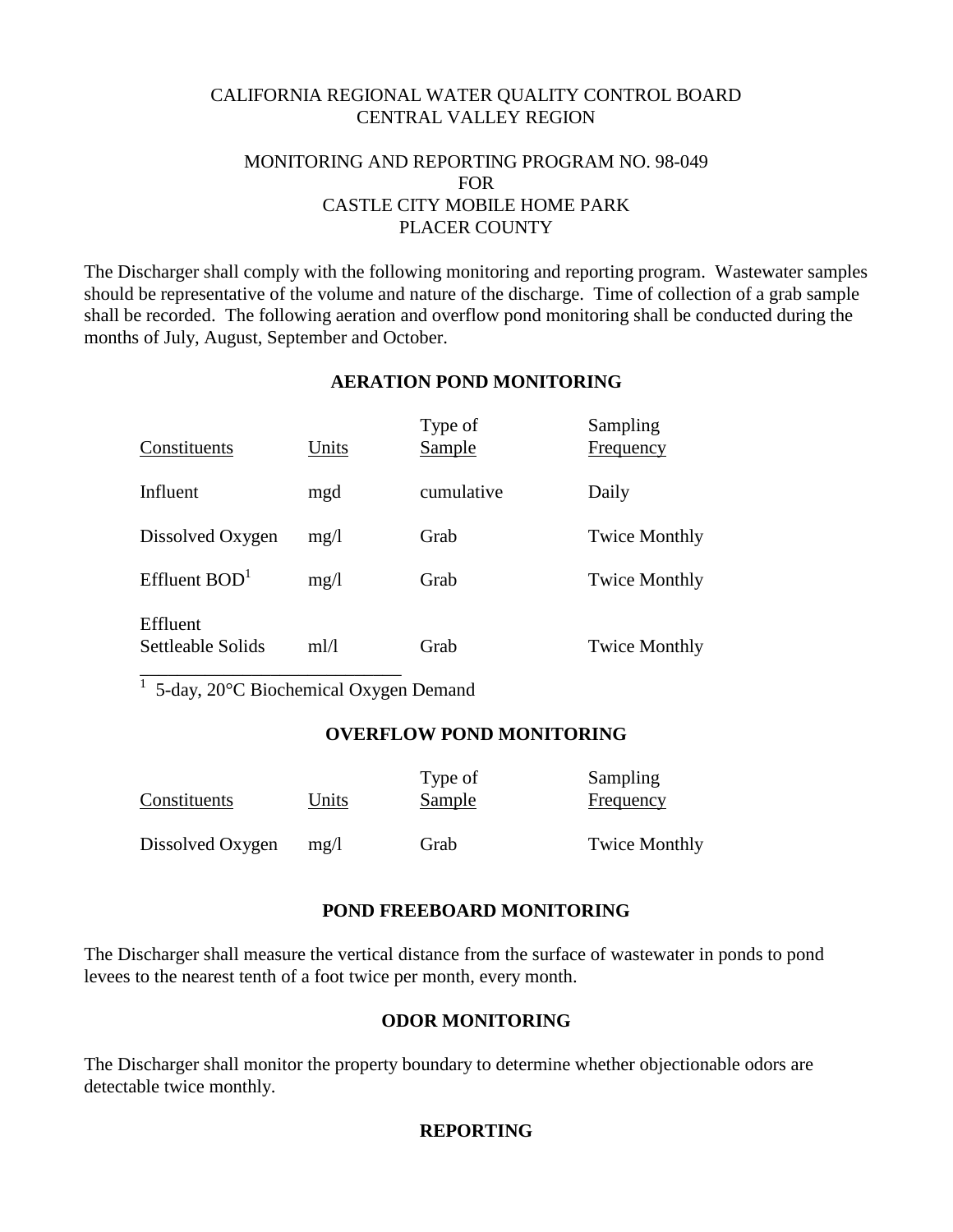#### MONITORING AND REPORTING PROGRAM CASTLE CITY MOBILE HOME PARK PLACER COUNTY 7

In reporting the monitoring data, the Discharger shall arrange the data in tabular form so that the date, the constituents, and the concentrations are readily discernible. The data shall be summarized in such a manner to illustrate clearly the compliance with waste discharge requirements.

Monthly monitoring reports shall be submitted to the Regional Board by the **15th day of the following month**. The results of any monitoring done more frequently than required at the locations specified in the Monitoring and Reporting Program shall be reported to the Board.

Upon written request of the Board, the Discharger shall submit a report to the Board by **30 January** of each year. The report shall contain both tabular and graphical summaries of the monitoring data obtained during the previous year. In addition, the Discharger shall discuss the compliance record and the corrective actions taken or planned which may be needed to bring the discharge into full compliance with the waste discharge requirements.

The Discharger shall implement the above monitoring and reporting program on the effective date of this Order.

Ordered by: <u>Original signed by</u>

GARY M. CARLTON, Executive Officer

27 February 1998

(Date)

EAH:dlk 27 February 1998